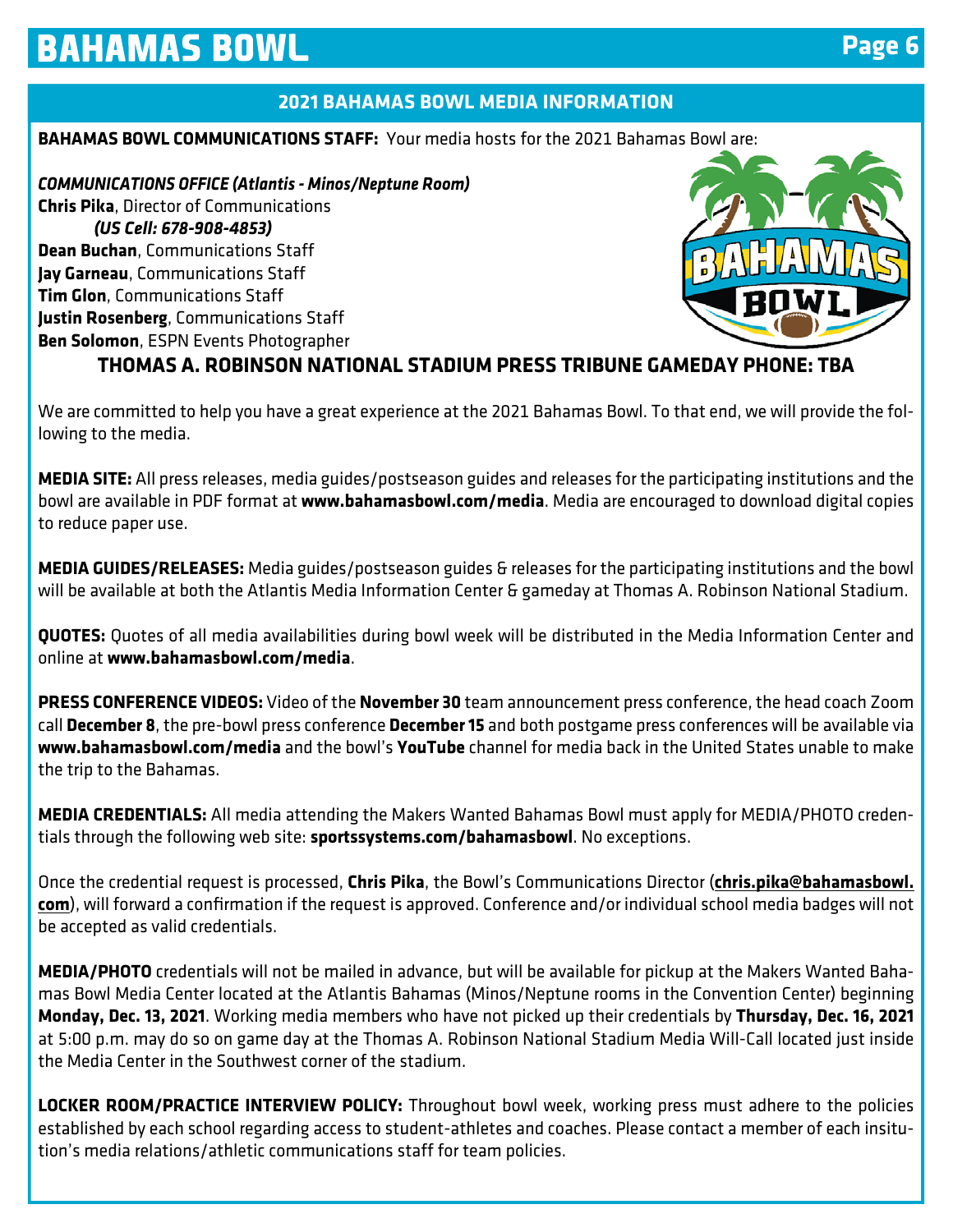### **2021 BAHAMAS BOWL MEDIA INFORMATION**

**MEDIA CREDENTIAL DISTRIBUTION & WORKROOM:** The Makers Wanted Bahamas Bowl Media Information Center will be located at Atlantis – Minos/Neptune (located in the Convention Center). Hours of operation are as follows:

- **Monday, Dec. 13 ............9:00 a.m. 5:00 p.m. (Lite fare/snacks available Noon-2 p.m.)**
- **Tuesday, Dec. 14 ...........9:00 a.m. 5:00 p.m. (Lite fare/snacks available Noon-2 p.m.)**
- **Wednesday, Dec. 15 ......9:00 a.m. 10:30 a.m./2:30 p.m. 5:00 p.m. (Lite fare/snacks available 2:30-4:30 p.m.)**
- **Thursday, Dec. 16 ..........9:00 a.m. 5:00 p.m. (Lite fare/snacks available Noon-2 p.m.)**

**(NOTE: Credentials will also be available for pickup at the December 15 Press Conference at Thomas A. Robinson National Stadium from 11:00 a.m.-12:00 p.m. prior to the start of the press conference)**

Both press and photo credentials and other information must be picked up at the Bahamas Bowl Media Center during hours of operation.

In order to serve the media in an efficient manner, the Media Information Center is equipped with a copier. Drinks and snacks will be available. There will be workstations available and ample electrical power for computers and other electrical equipment. Internet service will be available. **Snacks & refreshments will be available each afternoon at times listed above**.

**MEDIA HOSPITALITY SUITE:** Media hospitality will be located at Atlantis (**Coral Towers - Room 9-225**). Drinks & snacks will be provided for credentialed media. Hours of operation are **9 p.m.-Midnight from Dec. 13-17**.

**MEDIA HOTEL/TRANSPORTATION:** The Atlantis Bahamas is the official media hotel of the Bahamas Bowl. All media must make their requests for rooms through the online media credentialing process. There are an extremely limited number of media rooms at the Atlantis, and beat writers who staff their team's games during the 2021 season will have priority in the Atlantis media block.

**The Bahamas Bowl recommends using taxis or tour companies to travel throughout Nassau. All driving in the Bahamas is done from the left-hand side of the road.**

The Bahamas Bowl will provide transportation for traveling U.S. media representatives to key events: the **Bahamas Bowl Press Conference** on **December 15** at Thomas A. Robinson National Stadium (leave for stadium at 10:45 a.m. and return to Atlantis at 2:00 p.m.) and the **2021 Bahamas Bowl** on **December 17** (leave for stadium at 8:00 a.m. and return to Atlantis 3 hours after the conclusion of the game - approximately 7:00 p.m.). **Media buses will be staged at the Atlantis (Coral Towers lobby)**. All media members must show their credentials in order to use the transportation service.

**GAMEDAY MEDIA TRIBUNE/MEDIA BOOTHS/MEDIA CENTER:** Entrance into the Thomas A. Robinson National Stadium Media Tribune and Media Center is by credential only for the news media and communications staff. A limited number of telephones (restricted long distance) and email/copy service will be available to the working press.

The media tribune, press booths and media center will be open to the media at 8:30 a.m. Press releases, statistics, media guides and flip cards will be available. A pregame meal will be served only to accredited media approximately two hours prior to kickoff (Noon) in the Media Center, located in the Southwest corner of the stadium below the media tribune. Beverages and snacks will be available throughout the game.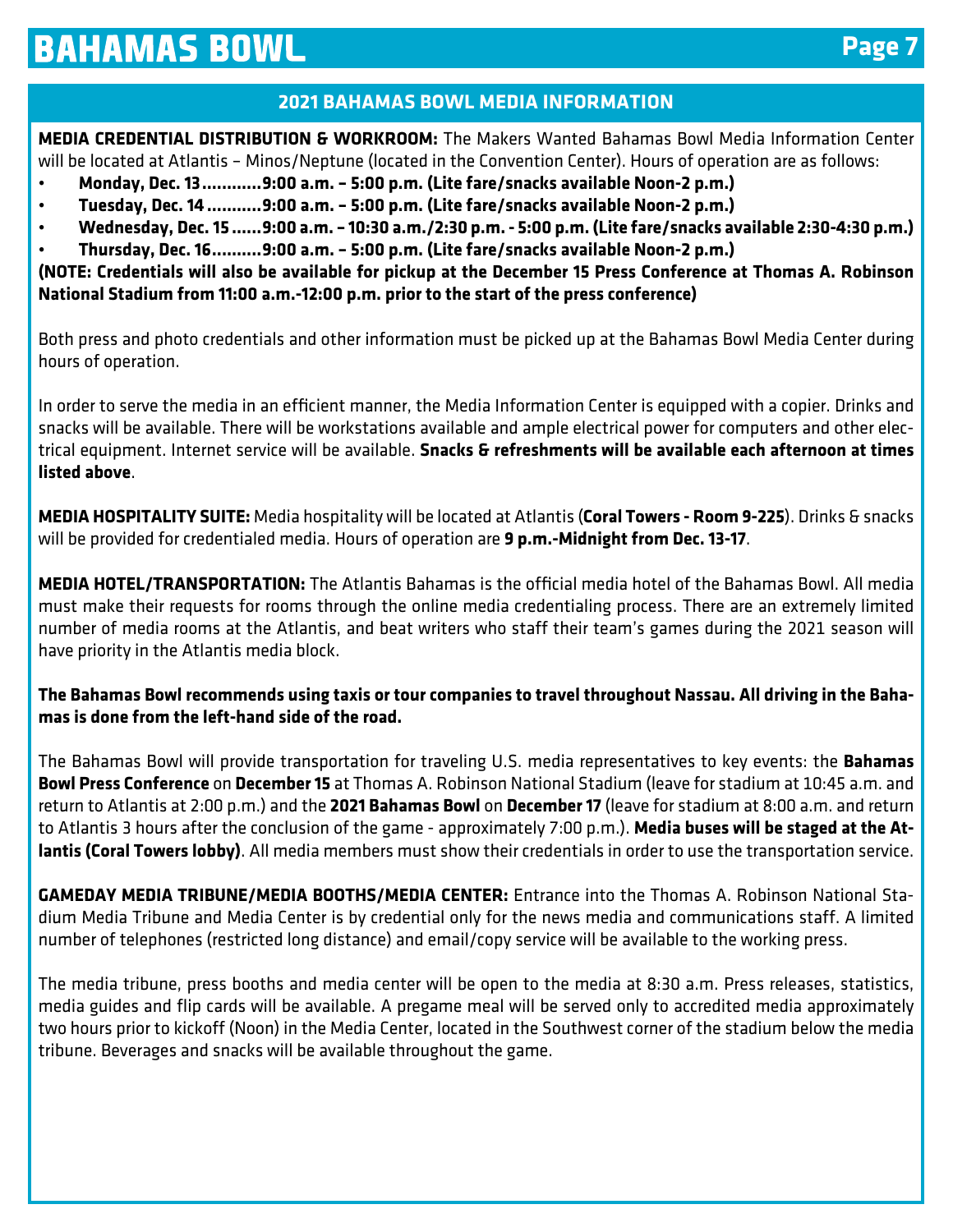## **Page 8**

#### **2021 BAHAMAS BOWL MEDIA INFORMATION**

The Media Tribune at Thomas A. Robinson National Stadium is outside and under cover (similar to auxiliary press setups at Super Bowls and other major sporting events). Power, wireless and wired internet will be available to each individual seated in the media tribune. Booths for coaches, ESPN, radio networks and instant replay are located at the top of the Western Grandstand in the Media Booths. Seat and booth assignments will be made by the bowl.

The media workroom at Thomas A. Robinson National Stadium will remain open until **three hours** after the conclusion of the game. The media bus will leave the stadium heading back to Atlantis Coral Towers at **approximately 7:00 p.m.**

**GAMEDAY MEDIA SERVICES:** Flip cards, stats and game notes will be available prior to the start of the Bahamas Bowl in the main press areas. Complete box scores and play-by-play will distributed to the media at the end of each quarter. Coaches and student-athlete quotes will be distributed shortly after the conclusion of the press conferences. If you need a box score emailed to your news organization, make a request to a Communications staffer.

**INTERNET ACCESS:** Wireless and wired access will be available to the media in Thomas A. Robinson National Stadium. The wireless access network and password will be distributed to the media on gameday at the stadium.

**LIVE STATISTICS:** The Bahamas Bowl has contracted with StatBroadcast to provide instant stats information during the bowl to media in attendance in Nassau and back in the United States. To access the stat feed, point your browser to **bahamas.statbroadcast.com**.

**PHOTOGRAPHERS/VIDEO:** Bahamas Bowl photo credentials must be visible at all times. Bowl organizers will adhere to the NCAA's sideline control policy, which states that:

Sideline photographers are restricted outside the 20-yard lines in the areas designated and are reminded to stay behind the dotted restraining line around the field. No media personnel, including journalists, radio and television personnel or their equipment, shall be in the team area or coaching box.

**POSTGAME INTERVIEW POLICY:** Following a 10-minute cooling-off period, postgame interviews will take place in the Media Center in the Thomas A. Robinson National Stadium. Only individuals displaying proper credentials will be permitted in the interview area. Security will be posted in these locations and will not allow anyone to obstruct entrances. The runner-up head coach and two student-athletes will go first, followed by the winning institution's head coach and three student-athletes. The game's Offensive and Defensive Players of the Game are required to attend as part of their team's student-athlete contingent. The Prime Minister's Trophy will be presented to the championship team along with awards to the offensive and defensive players of the game on field immediately following the game.

The cooling-off period for the runner-up team begins when the head coach enters the locker room immediately after the game. The winning head coach and student-athletes must proceed directly from the field to the interview room after the postgame trophy presentation unless requested for a short interview (not to exceed four minutes) by ESPN. Both teams' locker rooms are closed to the media.

Regardless of any personal regular-season radio or television contracts, the coach is first obligated to the entire media staffing the Bahamas Bowl and must report to the interview room immediately after the 10-minute cooling off period. The coach cannot delay a postgame interview with the covering media to conduct a program for a single radio, newspaper, or television reporter unless requested to grant a short interview (not to exceed four minutes) by ESPN. After fulfilling the commitment to the entire media covering the game, the coach and student-athletes may participate in special interviews.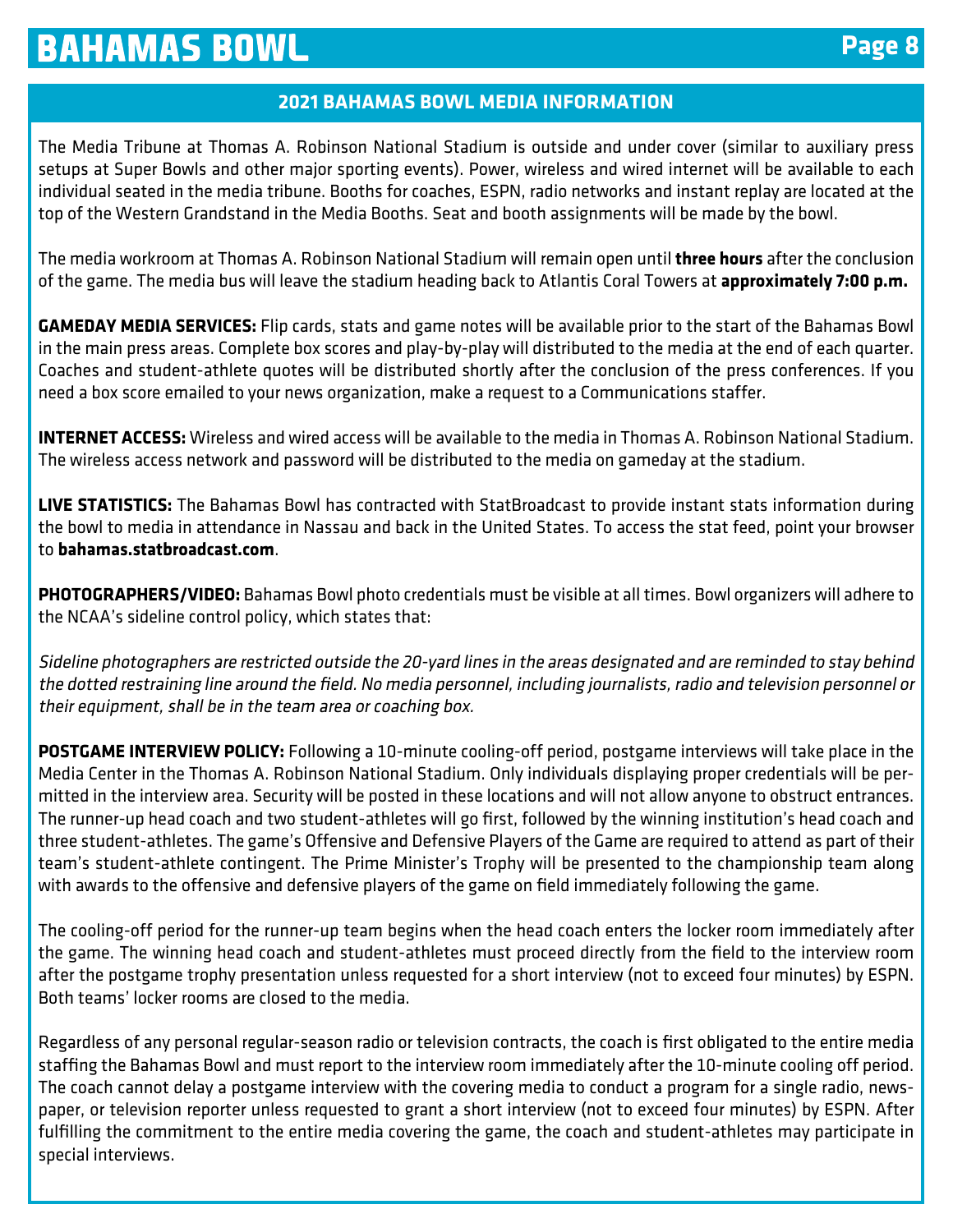## **2021 BAHAMAS BOWL MEDIA SCHEDULE**

Members of the media with Bahamas Bowl credentials are invited to cover the following events:

#### **Bahamas Bowl Team Announcement Press Conference**

Tuesday, Nov. 30 ................................Thomas A. Robinson National Stadium ........................... 9:45 a.m. - 10:30 a.m.

#### **Bahamas Bowl Head Coaches Press Conference (via Zoom)**

Wednesday, Dec. 8 .............................Online (Zoom) ................................................................. 12:00 p.m. - 12:30 p.m.

#### **Bahamas Bowl Player Beach Bash & Dinner**

Tuesday, Dec. 14.................................Atlantis – Lagoon & West Beach ................................................4:00 – 6:00 p.m. (Limited number of media will be permitted to attend for a short period - **NOTE:** there is **no food** available for media at this event. Please contact Chris Pika for access.)

#### **Bahamas Bowl Press Conference**

Wednesday, Dec. 15 ...........................Thomas A. Robinson National Stadium Media Center ..........12:00 p.m. - 1 p.m. All Bahamas Bowl credentialed media encouraged to attend. Toledo's head coach and two student-athletes will be available to the media from 12:00-12:30 p.m. and Middle Tennessee's head coach and two student-athletes will be available to the media from 12:30 p.m.-1:00 p.m. A photo opportunity with the two head coaches and the Prime Minister's Trophy will take place at 12:30 p.m. Contact Chris Pika at 678-908-4853 for info.

*Bus for U.S, Media leaves Atlantis Coral Towers lobby at 10:45 a.m. and leaves from Thomas A. Robinson National Stadium to Atlantis Coral Towers lobby at 2 p.m.*

#### **2021 Bahamas Bowl**

Friday, Dec. 17 ....................................Thomas A. Robinson National Stadium ............................................. 12:00 p.m. Only Bahamas Bowl credentialed media may attend the game/postgame press conferences. The Prime Minister's Trophy & the Offensive & Defensive Player of the Game awards will be presented following the game.

*Bus for U.S. Media leaves Atlantis Coral Towers lobby at 8:00 a.m. and leaves from Thomas A. Robinson National Stadium to Atlantis Coral Towers lobby at approximately 7:00 p.m.*

#### **Bahamas Bowl Postgame Press Conference**

Friday, Dec. 17 ....................................Thomas A. Robinson National Stadium Media Center ............... Following Game Postgame press conferences will begin approximately 10 minutes after the conclusion of the game. The runner-up head coach and two student-athletes will go first, followed by winning team's head coach and three student-athletes. The game's Offensive and Defensive Players of the Game are required to attend as part of their team's contingent.

**Note: A complete list of team activities will be available at the Bahamas Bowl Media Center. While every activity will not be open to the media, every effort will be made to assist media in covering the teams during bowl week and on game day. For all event information listed above, please contact Chris Pika, Director of Communications at 678-908- 4853 or chris.pika@bahamasbowl.com.**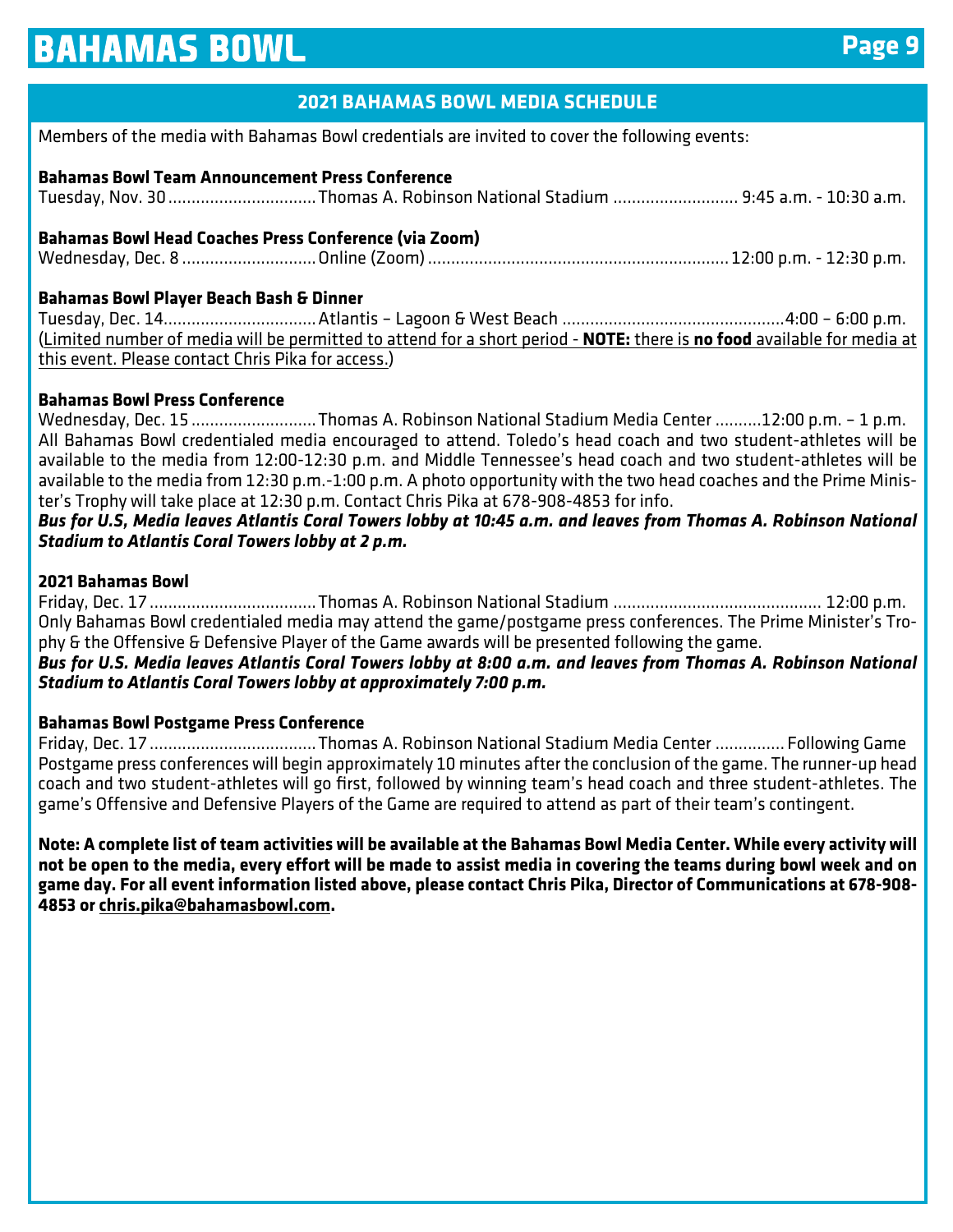## **2021 BAHAMAS BOWL SCHEDULE OF EVENTS**

#### Schedule correct as of **December 1, 2021 (Schedule subject to change)**

| <b>MONDAY, DEC. 13</b>                                                                                  |                                                                                                                                                                                                                            |  |
|---------------------------------------------------------------------------------------------------------|----------------------------------------------------------------------------------------------------------------------------------------------------------------------------------------------------------------------------|--|
|                                                                                                         | 12:00 p.m.  Middle Tennessee Airport Arrival*  Lynden Pindling International Airport                                                                                                                                       |  |
|                                                                                                         |                                                                                                                                                                                                                            |  |
|                                                                                                         |                                                                                                                                                                                                                            |  |
|                                                                                                         | (* - team arrival times at airport/Atlantis are approximate and subject to change)                                                                                                                                         |  |
|                                                                                                         |                                                                                                                                                                                                                            |  |
| <b>TUESDAY, DEC. 14</b>                                                                                 |                                                                                                                                                                                                                            |  |
|                                                                                                         |                                                                                                                                                                                                                            |  |
|                                                                                                         |                                                                                                                                                                                                                            |  |
|                                                                                                         | (* - team practice times/locations subject to change)                                                                                                                                                                      |  |
|                                                                                                         | (Limited media availabilty - contact Chris Pika to cover event)                                                                                                                                                            |  |
|                                                                                                         |                                                                                                                                                                                                                            |  |
| <b>WEDNESDAY, DEC. 15</b>                                                                               |                                                                                                                                                                                                                            |  |
|                                                                                                         | 9:00 a.m. - 10:30 a.mMedia Center, Credentials & Hospitality Atlantis - Minos/Neptune                                                                                                                                      |  |
|                                                                                                         |                                                                                                                                                                                                                            |  |
|                                                                                                         | $(* - team$ practice times/locations subject to change)                                                                                                                                                                    |  |
|                                                                                                         | Noon - 1 p.m.  Bowl Press Conferences Thomas A. Robinson National Stadium Media Center                                                                                                                                     |  |
|                                                                                                         | (Toledo Noon - 12:30 pm; Coaches photo opportunity with Prime Minister's Trophy; Middle Tennessee 12:30 p.m. - 1 p.m.)                                                                                                     |  |
|                                                                                                         | (Credentials can also be picked up at TARNS prior to the press conference from 11 a.m. - Noon)                                                                                                                             |  |
|                                                                                                         |                                                                                                                                                                                                                            |  |
|                                                                                                         |                                                                                                                                                                                                                            |  |
| <b>THURSDAY, DEC. 16</b>                                                                                |                                                                                                                                                                                                                            |  |
|                                                                                                         |                                                                                                                                                                                                                            |  |
|                                                                                                         | Noon - 1:00 p.m.  Middle Tennessee Walk-Thru Practice  Thomas A. Robinson National Stadium                                                                                                                                 |  |
|                                                                                                         | 5:00 - 5:30 p.m.  Team Pep Rallies (subject to change)  Atlantis - Royal Deck; Dolphin Cay Lawn                                                                                                                            |  |
|                                                                                                         |                                                                                                                                                                                                                            |  |
| FRIDAY, DEC. 17                                                                                         |                                                                                                                                                                                                                            |  |
|                                                                                                         |                                                                                                                                                                                                                            |  |
|                                                                                                         | 11:30 a.m. - 3:00 p.m.  Media Credential Will-Call Thomas A. Robinson National Stadium Media Center                                                                                                                        |  |
|                                                                                                         |                                                                                                                                                                                                                            |  |
|                                                                                                         |                                                                                                                                                                                                                            |  |
|                                                                                                         | Immediately Following Game. Postgame Trophy/Awards Presentation Thomas A. Robinson National Stadium - Midfield<br>Immediately Following Game. Postgame Press Conferences  Thomas A. Robinson National Stadium Media Center |  |
|                                                                                                         | Postgame + 3 Hours  Media Postgame Workroom Thomas A. Robinson National Stadium Media Workroom                                                                                                                             |  |
|                                                                                                         |                                                                                                                                                                                                                            |  |
| NOTE: Media availability to observe practices is subject to the rules of the participating institutions |                                                                                                                                                                                                                            |  |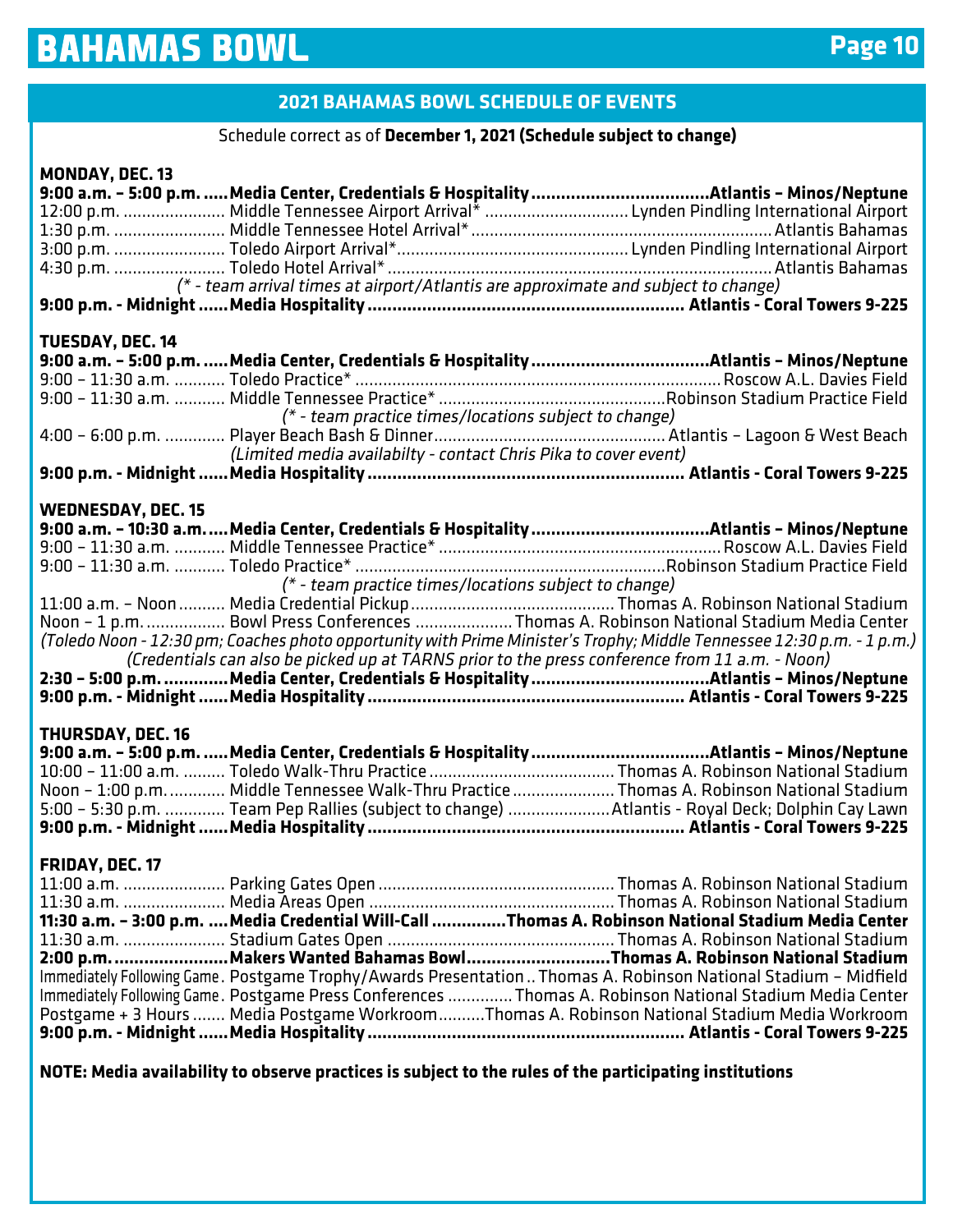### **HELPFUL HINTS FOR THE MEDIA**

**PASSPORTS:** The Bahamas Bowl reminds all media that all U.S. citizens coming to the Bowl must have a valid United States Passport for the time of travel. It is possible to secure passports on short notice, but costs will be much higher for the individuals involved and delays in receiving passports are possible during the holiday season. For information on how to obtain a U.S. Passport, visit **passports. state.gov**. For obtaining an expedited passport in a hurry, visit **travel.state.gov/content/travel/en/passports/apply-renew-passport/ hurry.html**.

**REQUIRED BAHAMAS TRAVEL HEALTH VISA: ALL** visitors must obtain a Bahamas Travel Health Visa prior to traveling to the Bahamas. For more information on current Bahamas COVID-19 protocols and the Bahamas Travel Health Visa, please visit **travel.gov.bs**.

**COVID-19 TEST BEFORE RETURNING TO U.S.:** You will need to get a COVID-19 viral test (regardless of vaccination status or citizenship) **no more than 1 day** before you travel by air into the United States. You must show your negative result to the airline before you board your flight.

**UNITED STATES EMBASSY:** The United States Embassy in the Bahamas is located at **42 Queen Street** in Nassau. The American Citizen Services Unit stands ready to help American citizens in The Bahamas – and their loved ones – in emergency situations. American citizens overseas, of course, remain subject to the laws of the country they are in. The American Citizens Services Unit can assist in areas, including: illness/injury, lost/stolen U.S. Passport, arrest/detention, victims of crime, etc.

In case of emergencies involving the death, injury, welfare, or arrest of an American citizen in The Bahamas, please call **242-322-1181**, ext. 1 during business hours (8 a.m.-5 p.m., Monday-Thursday; 8 a.m.-3:30 p.m., Friday), or **242-322-1181**, ext 43111 at all other times. (Please note that the Duty Officer who answers this number will not be able to assist with visa or routine passport matters.) The U.S. Embassy website is **bs.usembassy.gov**.

**CELL PHONES/INTERNET:** The Bahamas Bowl staff reminds media that cell phone roaming rates for voice and data usage in the Bahamas can be extremely high per minute. All participants should check with their cell-phone service provider for pertinent information on current international/roaming rates. Phones can be used in "Airplane Mode" in the Bahamas (no data usage) in order to use phone cameras, etc. Atlantis Bahamas has WiFi in rooms (free)/some public areas (daily fee if not staying at Atlantis). Calling cards for public phones located in the resort can be purchased at the Atlantis. You can also use apps like Facebook Messenger, WhatsApp, etc. while using WiFi.

**CURRENCY:** The legal tender is the Bahamian dollar, which is equivalent to the U.S. dollar. U.S. currency is accepted throughout the Bahamas, as are most major credit cards and traveler's checks. ATMs are located at both Paradise Island and Cable Beach casinos, Rawson Square, major banks and in most hotels.

**ELECTRICITY:** With standard North American 120-volt/60-cycle AC electrical current, you will be able to operate American laptops, electronics, hairdryers, shavers and other small electrical appliances without adapters.

**GETTING AROUND:** From the Lynden Pindling International Airport, taxi rates are approximately \$32 to downtown Nassau, \$22 to Cable Beach and \$38 to Paradise Island (plus the \$2 bridge toll to PI) - based on two passengers (extra bags/passengers will cost more). Taxi service is available from the Atlantis to take you into Nassau to visit tourist areas, restaurants, etc. Shared van rides into downtown Nassau from the Atlantis run \$5 per person (you will be dropped off in downtown Nassau near the Government House), while solo taxi rides run \$13 to downtown with higher rates outside the downtown zone. Unshared rides from downtown Nassau back to the Atlantis are \$13 per person (not including the \$2 bridge toll for taxis to get back to Paradise Island).

Ferry boats (water taxis) can take you between Nassau and Paradise Island while at the same time giving you a waterfront view of Nassau Harbour. Tickets can be purchased at the tour desk at Festival Place and at Woodes Rogers Wharf right next door. Tickets cost \$6 per person (plus a suggested \$1 tip for the storyteller who usually accompanies the ride) and the trip is approximately 10 minutes each way. Ferries leave every half hour on the hour from 9:00 a.m. to 6:00 p.m.

City buses, known locally as "jitneys", run in downtown Nassau and Cable Beach several times a day. The cost for a one-way ride is \$1.50 per person, and exact change is required. Pay as you exit the bus.

**TIPPING:** Restaurants and hotels **automatically add 15%** to all food and beverage checks in lieu of gratuity. For exceptional service you may wish to leave something extra. Bellboys, doormen and porters usually receive \$3 per bag. Taxi drivers should be tipped about 15% of the fare.

**CUSTOMS:** U.S. citizens out of the country for 48 hours are allowed up to \$800 worth of duty-free merchandise. Less than 48 hours, the duty-free exemption is \$200. Limitations include 32 ounces of tobacco for those over 21 and no more than two liters of alcohol. To make traveling easier, consider packing things you're going to declare separately and keep all your sales receipts.

**MEDICAL FACILITIES:** Internationally trained doctors are available at the hotels and throughout the Nassau Paradise Island. Two hospitals are fully equipped to respond to emergency medical situations. Princess Margaret Hospital (public) and Doctor's Hospital (private) are both located in Nassau.